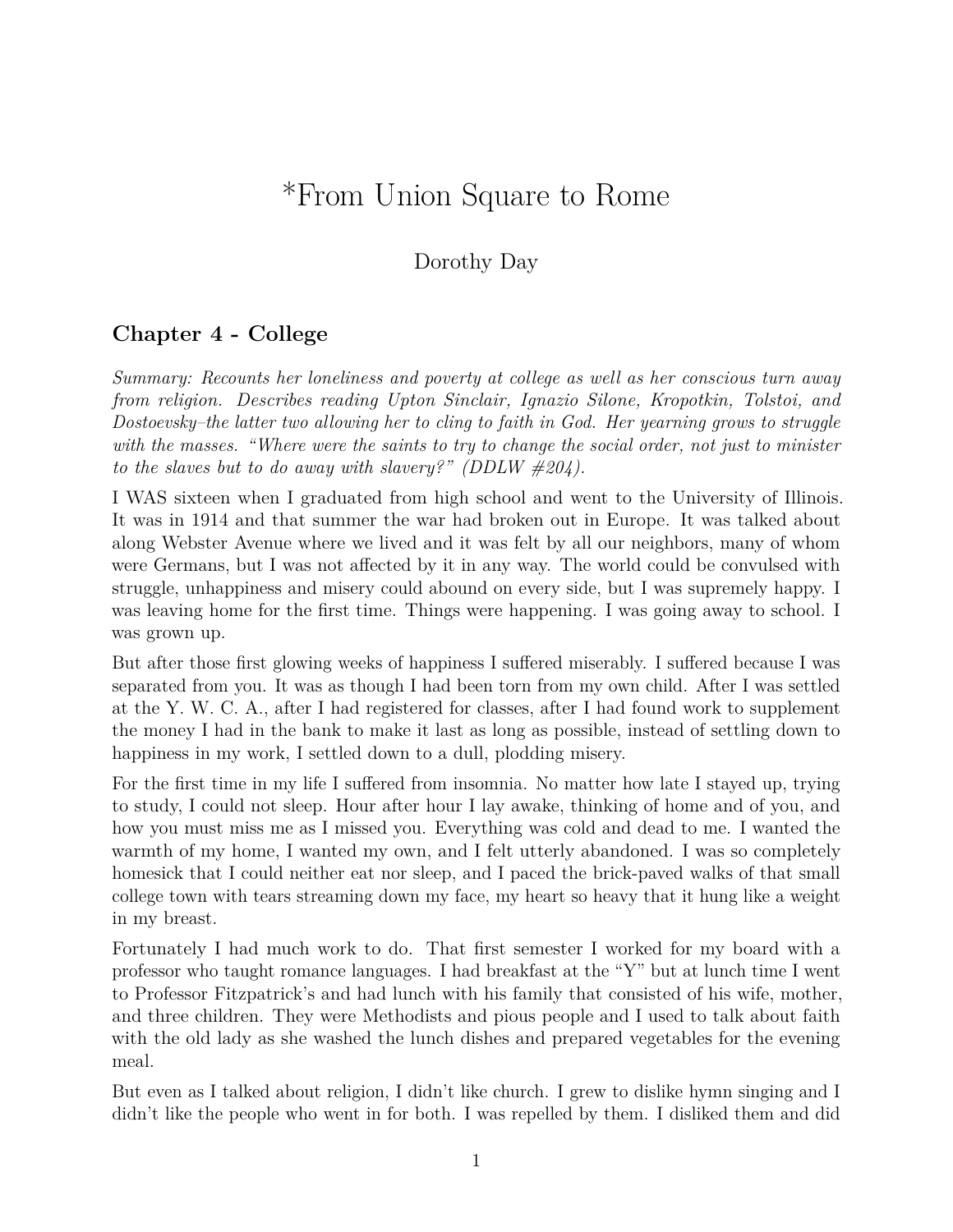not want to be like them. As a matter of fact, I started to swear, quite consciously began to blaspheme in order to shock them. I shocked myself as I did it. I had to practice it in order to become used to it, but I felt that it was a strong gesture I was making to push religion from me. It certainly was a most conscious gesture. Because I was unhappy, I felt harsh. Because I was hurt at being torn from you, my child and my brother, I had to turn away from home and faith and all the gentle things of life and seek the hard. In spite of my studies and my work, I had time to read, and the ugliness of life in a world which professed itself to be Christian appalled me.

Now I was away from home, living my own life, and I had to choose the world to which I wanted to belong. I most decidedly did not want to belong to the Epworth League. As a little child the happy peace of the Methodists who lived next door appealed to me deeply. Now that same happiness seemed to be a smug disregard of the misery of the world, a self-satisfied consciousness of being saved.

While I was going to school that year, my oldest brother, just two years older than I, went to work on The Day Book, a small, ad-less newspaper, an experiment in journalism, which was being published then in Chicago. Carl Sandburg, the poet, worked on it and many Socialists. Because it was radical, it was considered to be socialistic, but I do not know if it was politically. My memory may be at fault but it seems to me that it was an experiment of Scripps-Howard or a son of one or the other. Because they did not take advertising from the department stores, they were free to criticize wages and hours and conditions of labor in the department stores, and my brother used to send me the papers daily with his stories marked in them.

While I was free to go to college, I was mindful of girls working in stores and factories through their youth and afterward married to men who were slaves in those same factories.

The Marxist slogan, "Workers of the world unite, you have nothing to lose but your chains," seemed to me a most stirring battle cry, and it was to me a clarion call that made me feel one with the masses, apart from the bourgeoisie, the smug, and the satisfied.

The romanticism and the hardness of Jack London in his stories of the road appealed to me more at that time than the idealism of Upton Sinclair, though I still considered, and do yet to this day, that *The Jungle* was a great novel. But his romantic, realistic novel, *The Mystery of Love*, repelled me so that I discounted his other books. He had not yet written his other great labor novels which are superior to anything London wrote.

The Russians appealed to me, too, and I read everything of Dostoyevsky that I could lay my hands on, as well as the novels of Artzibashef, Andreyef, Chekhof, Turgenef, Gorki, and Tolstoi. Both Dostoyevsky and Tolstoi made me cling to a faith in God, and yet I could not endure feeling so alone in it. I felt that my faith had nothing in common with that of Christians around me.

It seems to me that I was already shedding it when a professor whom I much admired made a statement in class–I shall always remember it–that religion was something which had brought great comfort to people throughout the ages, so that we ought not to criticize it. I do not remember his exact words, but from the way he spoke of religion the class could infer that the strong were the ones who did not need such props. In my youthful arrogance, in my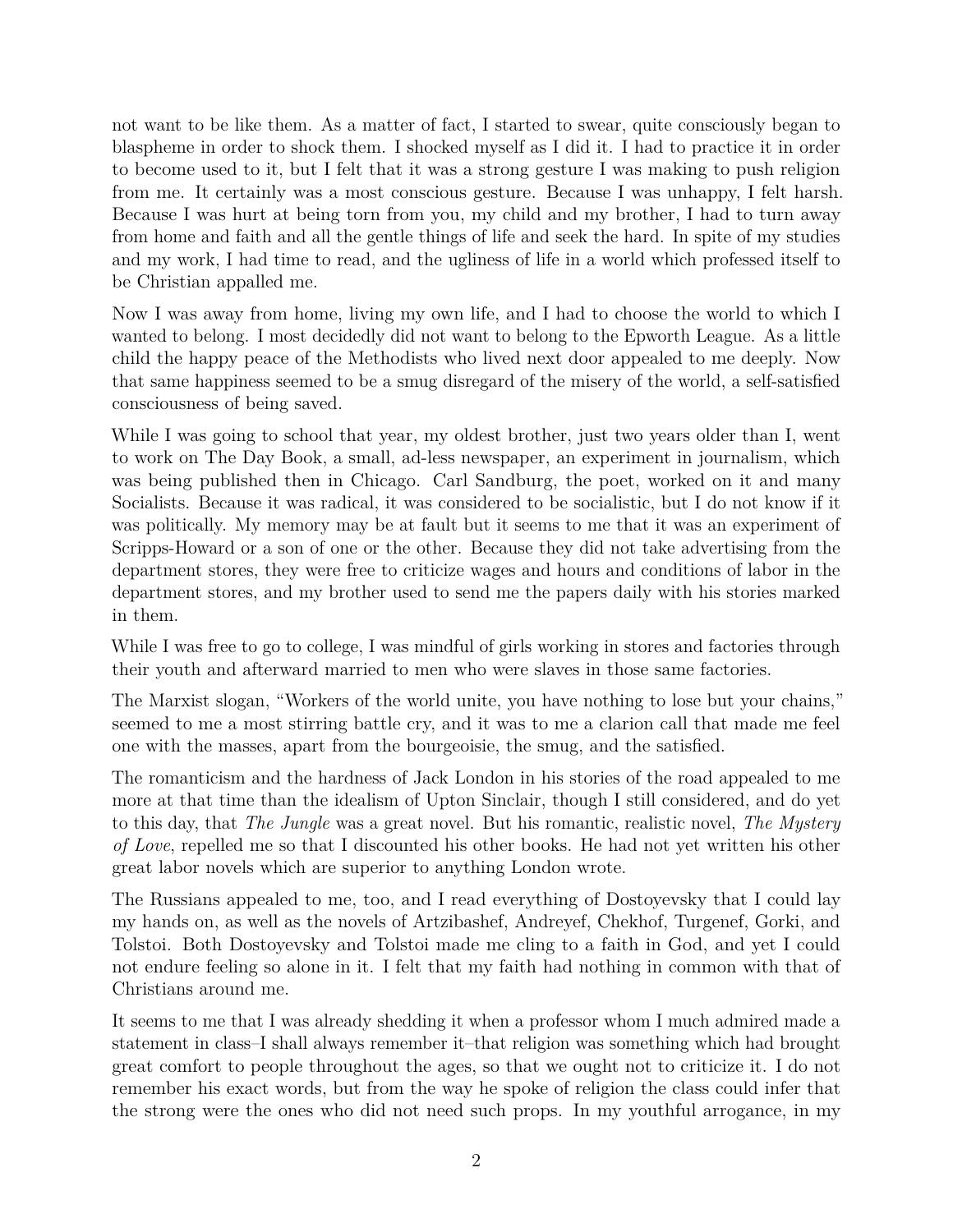feeling that I was one of the strong, I felt then for the first time that religion was something that I must ruthlessly cut out of my life.

Just recently I read a revolutionary novel, *Bread and Wine*, by Ignazio Silone, published by Harpers, and this passage struck my eyes so that I copied it out. It is not Catholic doctrine and I do not subscribe to it, but it does remind me of how I felt at that time.

" 'I lost my faith in God many years ago,' the young man said, and his voice changed. 'It was a religious impulse that led me into revolutionary movement, but once within the movement, I gradually rid my head of all religious prejudices. If any traces of religion are left in me, they are not a help but a hindrance to me now. Perhaps it was the religious education I received as a boy that made me a bad revolutionary, a revolutionary full of fears, uncertainties and complexities. On the other hand, should I ever have become a revolutionary without it? Should I ever have taken life seriously?'

"The old priest smiled.

"'It does not matter,' he said. 'In times of conspiratorial and secret struggle, the Lord is obliged to hide Himself and assume pseudonyms. Besides, and you know it, He does not attach very much importance to His name. On the contrary, at the very beginning of His commandments he ordained that His name should not be taken in vain. Might not the ideal of social justice that animates the masses today be one of the pseudonyms the Lord is using to free Himself from the control of the churches and the banks?'

" 'There is an old story that must be called to mind every time the existence of God is doubted,' he went on. 'It is written, perhaps you will remember, that at the moment of a great distress Elijah asked the Lord to let him die, and the Lord summoned him to a mountain, and there arose a great and mighty wind that struck the mountain and split the rocks, but the Lord was not in the wind. And after the wind, the earth was shaken by an earthquake, but the Lord was not in the earthquake. And after the earthquake there arose a great fire, but the Lord was not in the fire. But afterwards in the silence, there was a still, small voice, like the whisper of branches moved by an evening breeze, and that still small voice, it is written, was the Lord.'"

So I felt at the time that religion would only impede my work. I wanted to have nothing to do with the religion of those whom I saw all about me. I felt that I must turn from it as from a drug. I felt it indeed to be an opiate of the people, so I hardened my heart.

It was a conscious and deliberate process, helped along by everything that I read. It needed cataclysms, it needed mighty winds, it needed the silence of mountain tops in my life to enable me to hear the still small voice of God. And my life was beginning to be full and busy and overladen with new impressions and emotions.

My work kept me from mingling much with other students the first five months I was away at the University of Illinois. I was greedy for the books that money could buy and I spent all my spare hours working to earn the money for them. In addition to working for my board, I took two-hour jobs washing and ironing clothes and taking care of children. The latter job was easy because it meant long evening hours to read.

It doesn't seem to me that I put in much time studying. I was taking history, biology, Latin,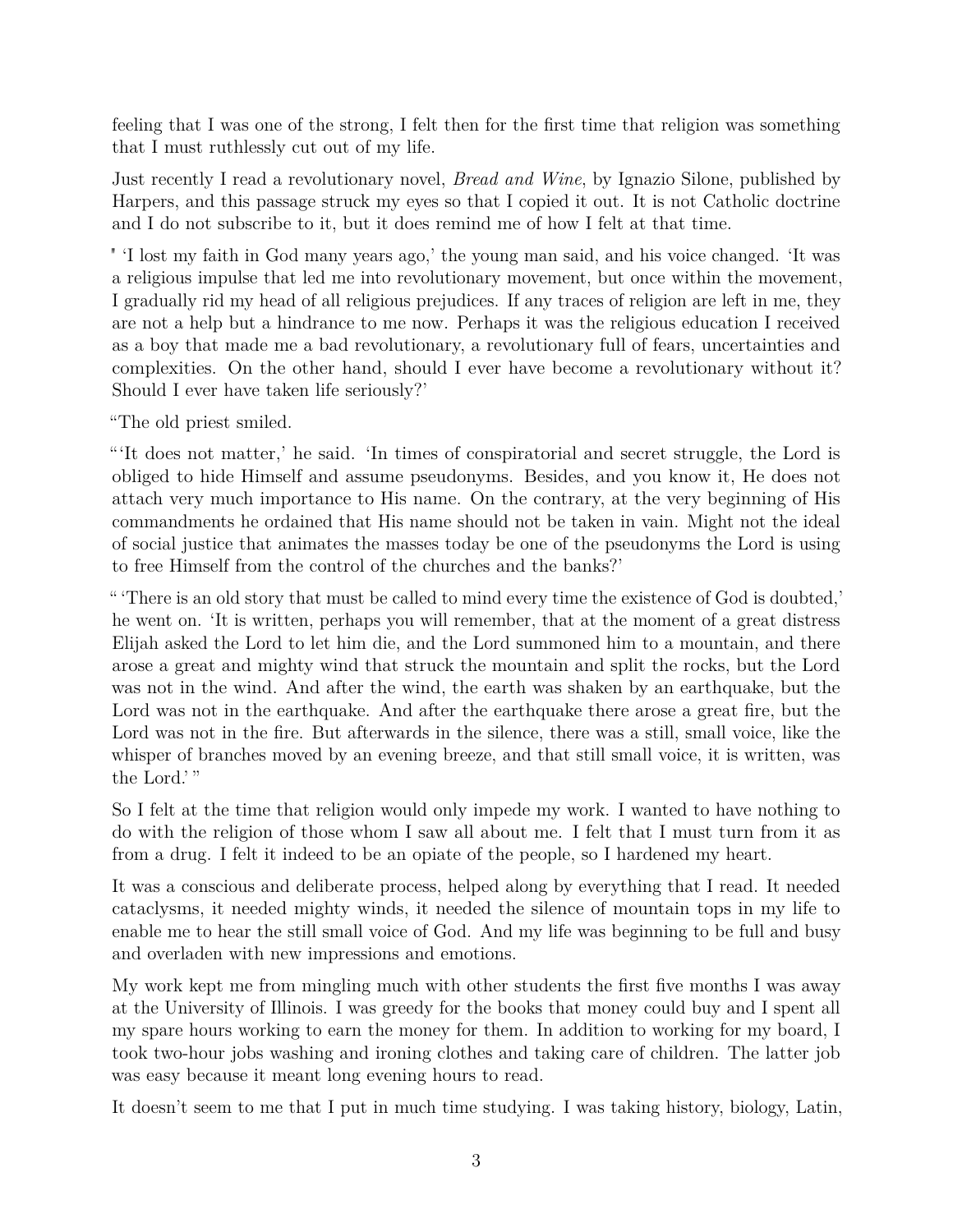and English, but nothing that I studied was related to life as I saw it. Even history did not teach me to study past events in relation to present ones with the intention of shaping the present to mould the future. I was not interested in biology so I skipped courses recklessly. I had loved the hours spent in reading Virgil in high school, and was so enamored of his verse that I went from the Aeneid to his Eclogues and Bucolics, reading them for my own pleasure at home. But I lost interest in Latin at college. The only thing I was really interested in was reading the books I selected for myself, and, of course, writing.

Before the two years were up, I had exhausted the money I had and many times I was out of work and money. To gain more time to read and write, I took a room in the home of a poverty-stricken instructor who had five children. I did not eat with them–they had scarcely enough for themselves–but I earned my room by doing the family washing on Saturdays. Many a time I scrubbed the skin off my knuckles laundering the baby clothes, and my back ached for days from the Saturday toil over the washtub and ironing board. I earned my room but to get money for my board it was necessary to take at least a two-hour job a day that would bring me forty cents. Forty cents a day would do me for food if I bought it myself and cooked over a one-burner oil stove. But my critical attitude towards the "Y," which controlled the employment bureau, and my godless spirits kept me from getting many jobs. Besides, I got immersed in writing and let days go by without working so that I went hungry.

I really led a very shiftless life, doing for the first time exactly what I wanted to do, attending only those classes I wished to attend, coming and going at whatever hour of the night I pleased. My freedom intoxicated me. I felt it was worth going hungry for.

I got some work writing for space rates on the little town paper and occasionally it published a column. Many of my columns were critical of the existing order and those were not published. Some of the columns merely criticized the working conditions of the students and these were published which got me in some hot water. I do not think I was very well liked.

I had joined a little club for writers and the first story I turned in was on the experience of going hungry. It was not a bid for pity. I had taken a grim satisfaction at being made to pay the penalty for my own non-conformity, and I wrote with a great relish of three days without other food than salted peanuts. I knew of several jobs I could have taken, one of them with a bootlegger's family in Urbana, the adjoining town, taking care of a howling troupe of children, which would have brought me money for food. But I had spent a week there and the sordid dreariness of the surroundings, the unattractive children, the unsavory character of my employer, had repelled me so that I left and took the room in the instructor's household.

The room was bare and carpetless. There was a bed, a table, and chair, and the little stove to cook what food I had. My books were piled on the floor. It was cold so that it was hard to study at night. Even in bed it was impossible to keep warm. The winds from the prairie howled into the shabby old house and the heavy snows and sleet beat against the window. At night I could study in the university library. When I went back to my room I had to go to bed immediately, and when I was cold and hungry it was hard to get up in the morning. If it had not been for my English classes which I really enjoyed, I should have given up classes and stayed in bed for days. I was seventeen, and I felt completely alone in the world, divorced from family, from all security, even from God. I felt a sense of reckless arrogance and with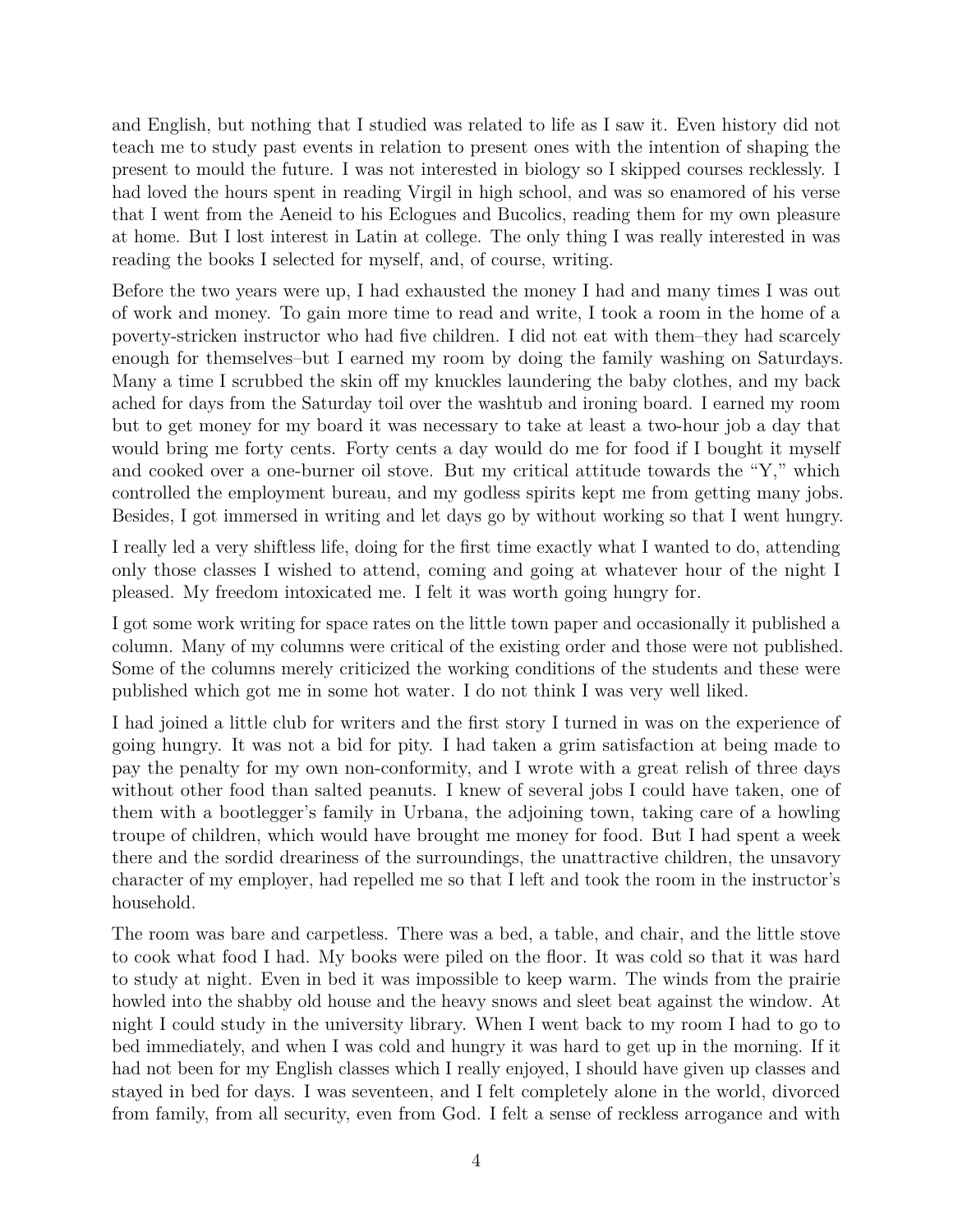this recklessness, I felt a sense of danger and rejoiced in it. It was good to live dangerously.

There was no one to guide my footsteps to the paths of the Spirit, and everything I read turned me away from it. The call to my youth was the call of Kropotkin, and the beauty of his prose, the nobility of his phrasing, appealed to my heart. He wrote in his appeal to youth:

"If you reason instead of repeating what is taught you; if you analyze the law and strip off those cloudy fictions with which it has been draped in order to conceal its real origin, which is the right of the tyrannies handed down to mankind through its long and bloody history; when you have comprehended this, your contempt for the law will be very profound indeed. You will understand that to remain the servant of the written law is to place yourself every day in opposition to the law of conscience, and to make a bargain on the wrong side; and since this struggle cannot go on forever, you will either silence your conscience and become a scoundrel, or you will break with tradition, and you will work with us for the utter destruction of all this injustice, economic, social and political. But then you will be a Revolutionist.

"Two courses are open to you: You can either tamper forever with your conscience and finish one day by saying, humanity can go to the devil as long as I am enjoying every pleasure to the full and so long as the people are foolish enough to let me do so. Or else you will join the ranks of the revolutionists and work with them for the complete transformation of society. Such is the necessary results of the analysis we have made; such is the logical conclusion at which every intelligent being must arrive, provided he judge impartially the things he sees around him, and disregards the sophism suggested to him by his middle-class education and the interested views of his friends.

"Having once reached this conclusion the question which arises is, What is to be done? The answer is easy.

"Quit the environment in which you are placed and in which it is customary to speak of the workers as a lot of brutes. Be amongst the people, and the question will solve itself."

This was Kropotkin, to me at that time a saint in his way.

Whatever I had read as a child about the saints had thrilled me. I could see the nobility of giving one's life for the sick, the maimed, the leper. Priests and Sisters the world over could be working for the littlest ones of Christ, and my heart stirred at their work. Who could hear of Damien–and Stevenson made the whole world hear of him–without feeling impelled to thank God that he had made man so noble?

But there was another question in my mind. Why was so much done in remedying the evil instead of avoiding it in the first place? There were day nurseries for children, for instance, but why didn't fathers get money enough to take care of their families so that the mothers would not have to go out to work? There were hospitals to take care of the sick and infirm, and, of course, doctors were doing much to prevent sickness, but what of occupational diseases, and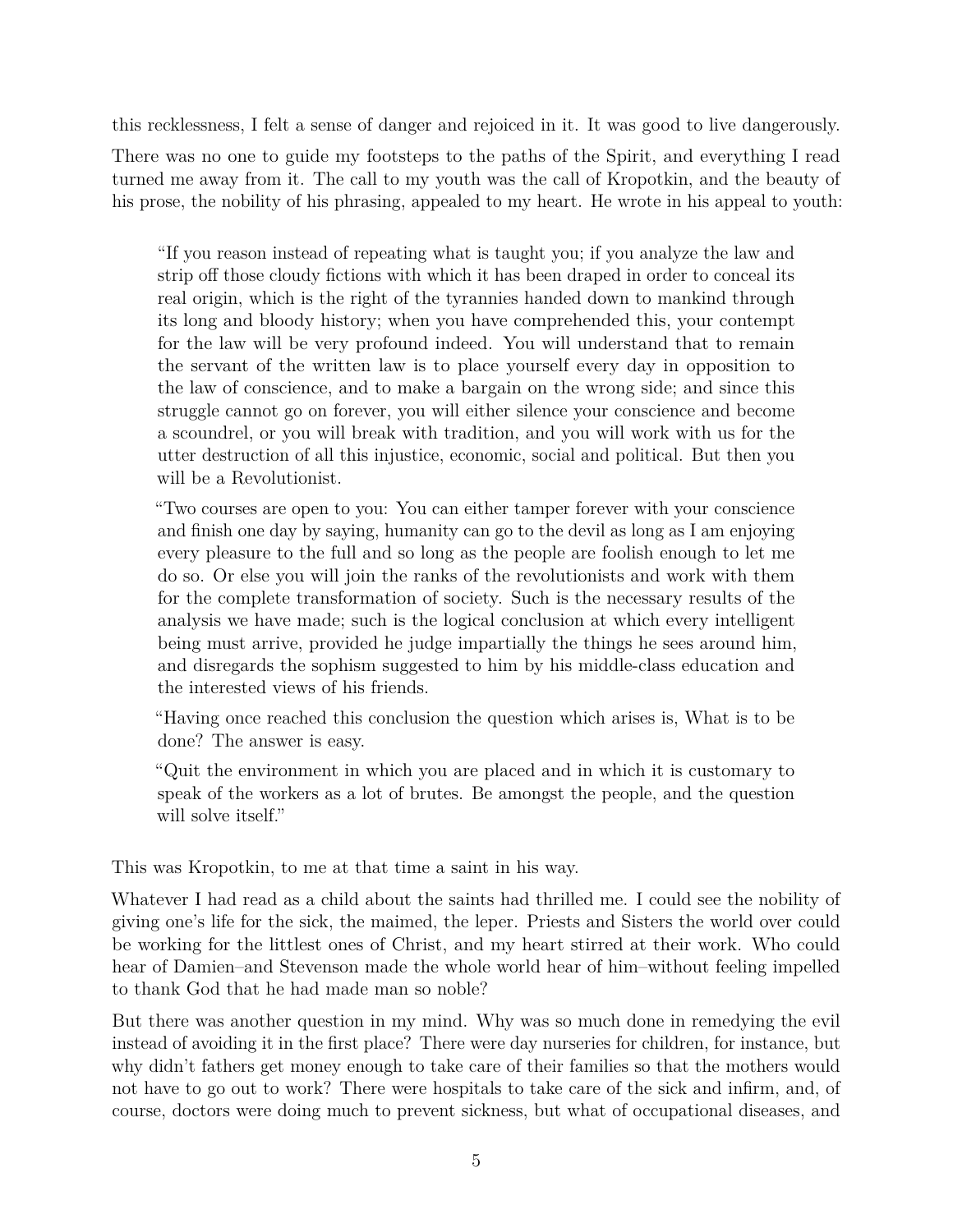the diseases which came from not enough food for the mother and children? What of the disabled workers who received no compensation but only charity for the rest of their lives?

Disabled men, men without arms and legs, blind men, consumptive men, exhausted men with all the manhood drained from them by industrialism; farmers gaunt and harried with debt; mothers weighted down with children at their skirts, in their arms, in their wombs, and the children ailing, rickety, toothless–all this long procession of desperate people called to me. Where were the saints to try to change the social order, not just to minister to the slaves but to do away with slavery?

St. Peter said, "Servants, be subject to your masters with all fear, not only to the good and gentle but also to the froward.[sic]" (I Peter, 2-I8.) And the Socialists said, "Workers of the world unite, you have nothing to lose but your chains."

Our Lord said, "Blessed are the meek," but I could not be meek at the thought of injustice. I wanted a Lord who would scourge the money lenders out of the temple, and I wanted to help all those who raised their hand against oppression.

Religion, as it was practiced by those I encountered (and the majority were indifferent), had no vitality. It had nothing to do with everyday life; it was a matter of Sunday praying. Christ no longer walked the streets of this world, He was two thousand years dead and new prophets had risen up in His place.

I was in love with the masses. I do not remember that I was articulate or reasoned about this love, but it warmed my heart and filled it. It was those among the poor and the oppressed who were going to rise up, they were collectively the new Messiah, and they would release the captives. Already they had been persecuted, they had been scourged, they had been thrown into prison and put to death, not only all over the world but right around me in the United States.

There were the I. W. W.'s throughout the West, Bill Haywood, Elizabeth Gurley Flynn, Arturo Giovannitti, and Carlo Tresca. There were the Haymarket martyrs who had been "framed" and put to death in Chicago. They were martyrs. They had died for a cause. Even Judge Gary admitted that. In his charge to the jury he had said, "The conviction had not gone on the ground that they did actually have any personal participation in that particular act, but the conviction proceeds upon the ground that they had generally by speech and spirit, advised large classes of people, not particular individuals but large classes, to commit murder . . . and in consequence of that advice and influenced by that advice, somebody not known, did throw this bomb." This incitement, according to Lucy Parsons, widow of one of the martyrs, writing in a bitter letter to a labor newspaper years after, consisted in their appeal to workers to organize for the eight-hour day.

There had been in the past the so-called Molly Maguires in the coal fields and the Knights of Labor working for the eight-hour day and the cooperative system. My heart thrilled at those unknown women in New England who led the first strikes to liberate the women and children from the cotton mills.

My mother, now that she saw my interest, told me how she had worked in a shirt factory in Poughkeepsie when she was a girl. She had seen no romance, no interest in those few hard